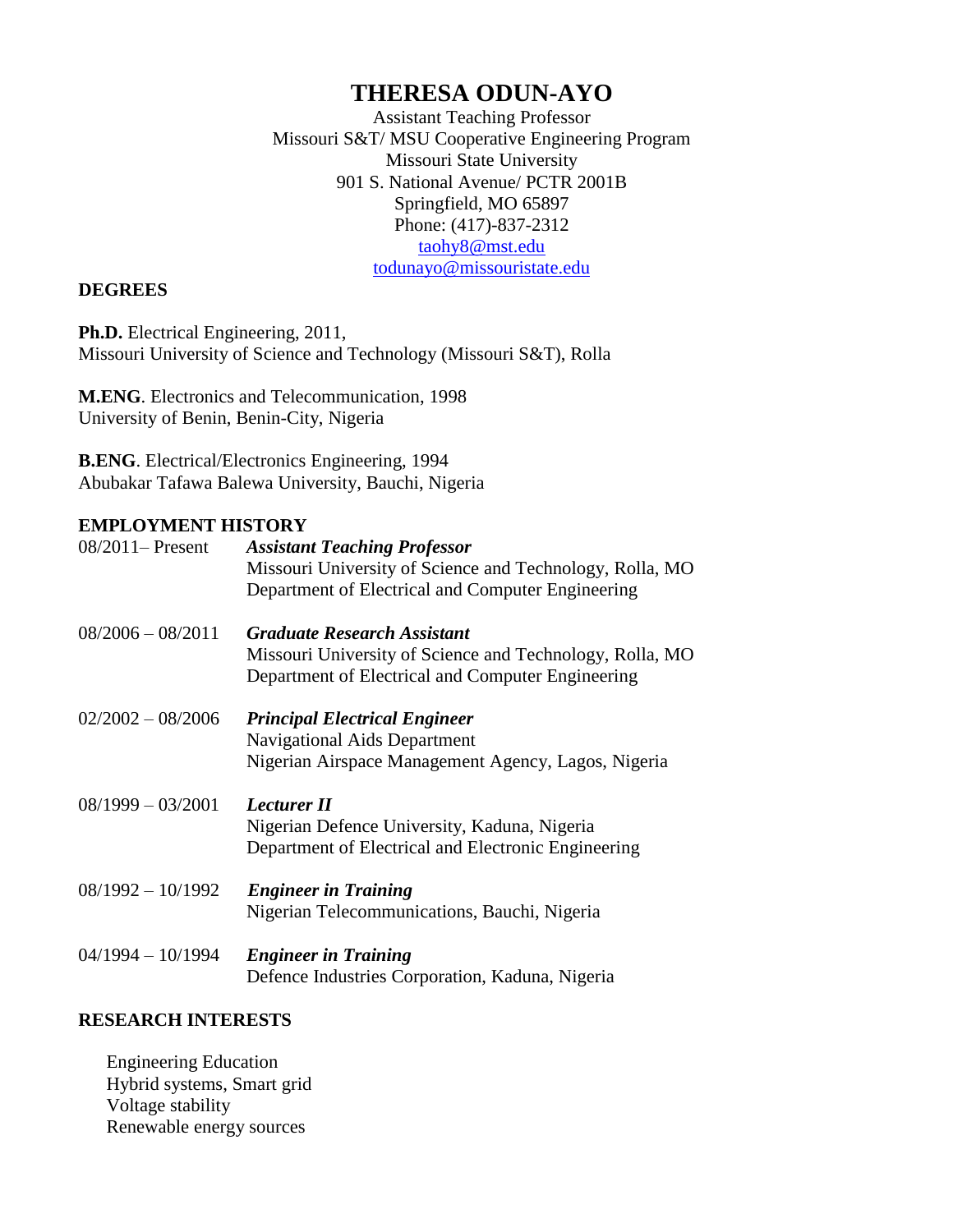#### **PROJECTS**

National Science Foundation (NSF) Future Energy Delivery and Management Systems – Intelligent Energy Management Test Bed

NSF Emerging Frontiers in Research and innovation (EFRI) Resilient and Sustainable Infrastructure (RESIN) project – Multi Scale design and control framework for dynamically coupled sustainable and resilient infrastructures with application to vehicle-to-grid integration

### **PUBLICATIONS**

T. Odun-Ayo, M. Crow, "An Analysis of the Impact of Plug-in-Hybrid Electric Vehicle on Power System Stability,*" in Conference Proceedings: North American Power Symposium, Starkville, MS*, 4-6 October 2009

T. Odun-Ayo, M. Crow, "An Analysis of the Impact of Plug-in-Hybrid Electric Vehicle on Power System Stability,*" in Conference Proceedings: Future Renewable Electric Energy Delivery and Management, Raleigh, NC,* 18-21 May 2009

Odun-Ayo, T. Crow, M. L., 'Structure-Preserved Power System Transient Stability Using Stochastic Energy Functions'*, IEEE Transactions on Power Systems*, Volume: PP , [Issue: 99 ,](http://ieeexplore.ieee.org.libproxy.mst.edu/xpl/tocresult.jsp?isnumber=4374138) 2012 Odun-Ayo, T. Crow, M. L., 'An Analysis of Power System Transient Stability Using Stochastic Energy Functions' ,*European Transactions on Electrical Power*, DOI: 10.1002/etep.646, October 2011.

| Electrical Circuits I (EE151)                       | FS2007, SP2008, FS2011, SP2012, FS2012, |
|-----------------------------------------------------|-----------------------------------------|
|                                                     | SP2013, FS2013, SP2014                  |
| Electrical Circuit 2 (EE153)                        | FS2011, SS2012                          |
| Electrical Circuit Laboratory (EE153)               | FS2011, SP2012, FS2012, SP2013, FS2013, |
|                                                     | SP2014                                  |
| Electronic 1(EE253)                                 | FS2012, SP2013, SS2013, FS2013, SP2014  |
| Electronic 1 Laboratory (EE255)                     | FS2012, SP2013, SS2013, FS2013, SP2014  |
| Power System Design and Analysis (EE207)            | SP2013                                  |
| Power System Design and Analysis Laboratory (EE209) | SP2013                                  |
| Discrete Linear Systems Laboratory (EE216)          | FS2011, SP2012, FS2012                  |
| Electronic Devices Laboratory (EE122)               | <b>FS2012</b>                           |

#### **COURSES TAUGHT**

#### **PROFESSIONAL ACTIVITIES**

Institute of Electrical and Electronics Engineers (IEEE) American Society for Engineering Education (ASEE) Society of Women Engineers (SWE) Nigerian Society of Engineers (NSE) Council of Registered Engineers of Nigeria (COREN) Women In Aviation (WAI)